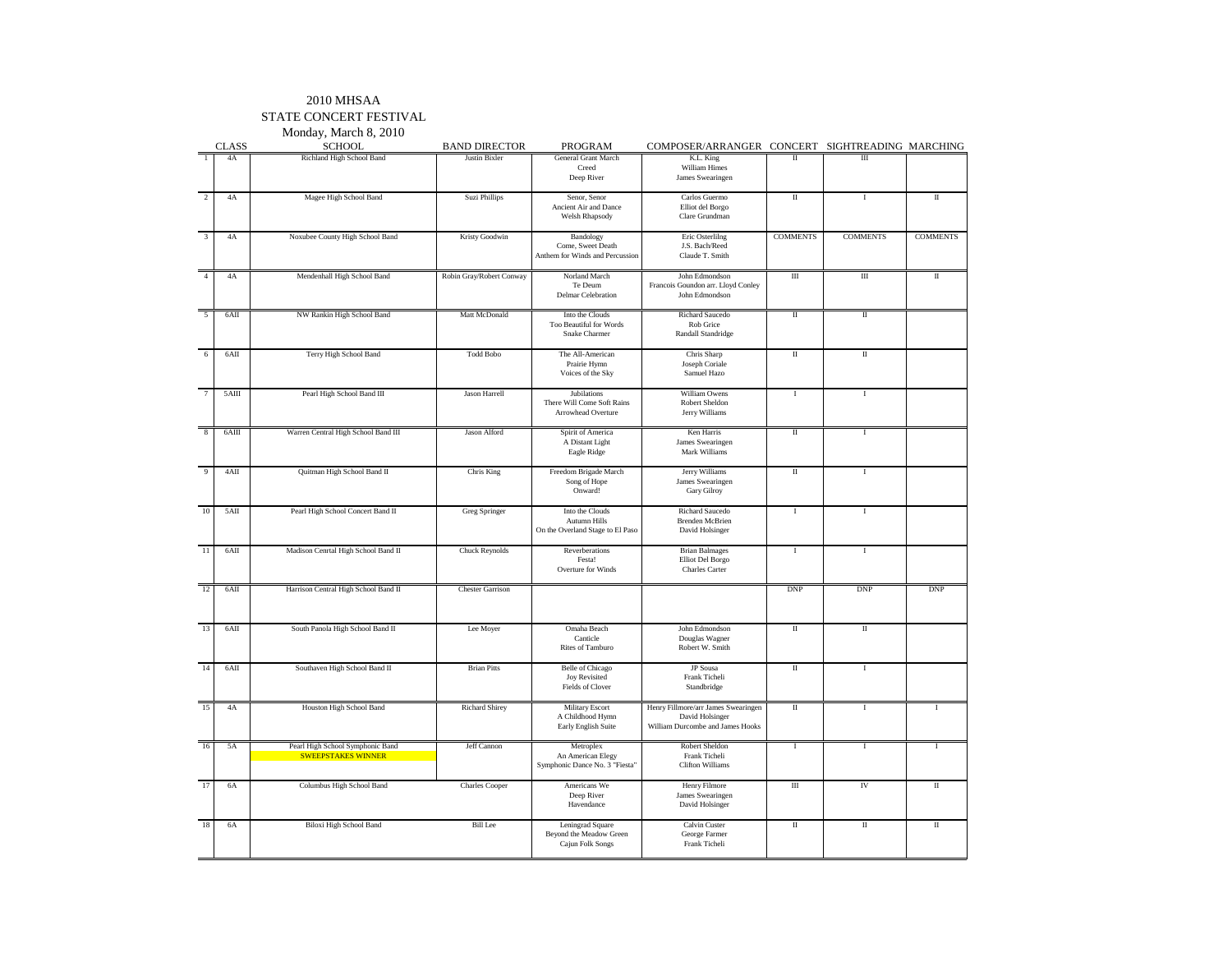### 2010 MHSAA STATE CONCERT FESTIVALTuesday, March 9, 2010

| <b>CLASS</b> | <b>SCHOOL</b>                                          | <b>BAND DIRECTOR</b>  | PROGRAM                                                                                              | COMPOSER/ARRANGER                                                                     | <b>CONCERT</b>          | <b>SIGHTREADING</b>     | <b>MARCHING</b> |
|--------------|--------------------------------------------------------|-----------------------|------------------------------------------------------------------------------------------------------|---------------------------------------------------------------------------------------|-------------------------|-------------------------|-----------------|
| 4A           | Raymond High School Band                               | Lonzo Miller          | Foxfire<br>Into the Light<br><b>Blue Ridge Saga</b>                                                  | Ed Huckeby<br>David Shaffer<br>James Swearingen                                       | $\mathbf{I}$            | $\mathbf{I}$            |                 |
| 4A           | Purvis High School Band                                | Nicole Allen          | Unity March<br>Synergies<br>On a Hymnsong of Phillip Bliss                                           | Hodges<br>Robert Sheldon<br>David Holsinger                                           | $\;$ II                 | $\;$ I                  | $\mathbf{I}$    |
| 4A           | Louisville High School Band                            | <b>Jesse Yates</b>    | <b>Liadov Fanfare</b><br>Hymn for a Child<br>Acclamations                                            | <b>Brian Beck</b><br>James Swearingen<br>Ed Huckeby                                   | $\mathbf{I}$            | $\overline{\mathbf{u}}$ |                 |
| 4A           | Columbia High School Band<br><b>SWEEPSTAKES WINNER</b> | Reuben McDowell       | Galop from Alfred Reed's First Suite<br>Charleston Harbor Celebration<br>Precious Lord, Take My Hand | Alfred Reed<br>Robert Sheldon<br>Robert W. Smith                                      | $\mathbf I$             | $\bf{I}$                | $\mathbf{I}$    |
| 6AIII        | Clinton High School Band III                           | Robert Allen          | The Big Circus March<br>Pueblo<br>A Childhood Hymn                                                   | Robert E. Foster<br>John Higgins<br>David Holsinger                                   | $\overline{\mathbf{u}}$ | $\overline{\mathbf{u}}$ |                 |
| MS           | Ocean Springs Middle School                            | Anna Scwartz          | Ritual<br>Courtly Airs and Dances<br>A Longford Legend                                               | Vaclav Nelhybel<br>Ron Nelson<br>Robert Sheldon                                       | 1                       | $\;$ I                  |                 |
| 6AII         | Tupelo High School Band II                             | <b>Tim Matlock</b>    | Fanfare for a New Generation<br><b>Declaration Overture</b><br>Prairie Dance                         | Dennis Eveland<br>Claude T. Smith<br>David Holsinger                                  | 1                       | 1                       |                 |
| 6AII         | Oak Grove High School Band II                          | Susan Schuman         | Into the Clouds<br>Too Beautiful for Words<br><b>Celenbration Song</b>                               | Richard Saucedo<br>Rob Grice<br>Robert Sheldon                                        | 1                       | Ι.                      |                 |
| 4A           | Poplarville High School Band                           | Wilson Wise           | Flourish for Wind Band<br>For Fallen Heros<br>The Battle Pavane                                      | Ralph Vaughn Williams<br>James Sclater<br>Tielman Susato/Bob Margolis                 | <b>I</b>                | $\mathbf I$             | $\mathbf{I}$    |
| 4A           | North Pike High School Band                            | <b>Clint Boleware</b> | Them Basses<br>A River Song<br>Chorale and Allegro                                                   | G.F. Hufffine Arr. Andrew Balent<br>Tom O'Connor<br>Claude T. Smith                   | $\rm II$                | П                       | $\mathbf{I}$    |
| 4A           | Byhalia High School Band                               | <b>Tony Crockett</b>  |                                                                                                      |                                                                                       | <b>DNA</b>              | <b>DNA</b>              | <b>DNA</b>      |
| 4A           | Itawamba High School                                   | Kelly Duncan          | Go (Galop)<br>Southern Hymn<br>Anthem for Winds and Percussion                                       | Will Huff (arr. Contorno)<br>Samuel R. Hazo<br>Claude T. Smith                        | I                       | $\bf{I}$                | $\mathbf{I}$    |
| 4A           | Tishomingo Co. High School Band                        | Libby Cunningham      | Rough Riders<br>They Led My Lord Away<br>To Dance in the Secret Garden                               | King/Swearingen<br>Fred Allen<br>Robert W. Smith                                      | $\;$ II                 | Ш                       | $\mathbf{I}$    |
| 4A           | Lewisburg High School Band                             | Mel Morse             | George Washington Bicentennial March<br>Perthshire Majesty<br>New World Variations                   | JP Sousa/ Edited by Fennell<br>Samuel Hazo<br>David Shaffer                           | $\bf{I}$                | $\mathbf I$             | $\mathbf{I}$    |
| 6A           | DeSoto Central High School Band                        | Dennis Cox            | The Belle of Chicago<br>Australian Up-Country Tune<br>The Gathering of the Ranks at Hebron           | John Phillip Sousa/ Frank Byrne<br>Percy Grainger/ Gleen Bainum<br>David R. Holsinger | $\;$ I                  | $\rm II$                | $\mathbf{I}$    |
| 6A           | Tupelo High School Band                                | Vance Wigginton       | Gallop from First Suite<br>Salvation is Created<br>Songs of Sailor and Sea                           | Alfred Reed<br>Tschesnokoff<br>Robert W. Smith                                        | <b>I</b>                | П                       |                 |
| 6A           | Madison Central High School Band                       | Duncan Goff           | Culloden Mvmt. I<br>Elegy for a Young American<br>Snow Caps                                          | Julie Giroux<br>Ronald Lo Presti<br>Richard Saucedo                                   | $\mathbf I$             | <b>I</b>                |                 |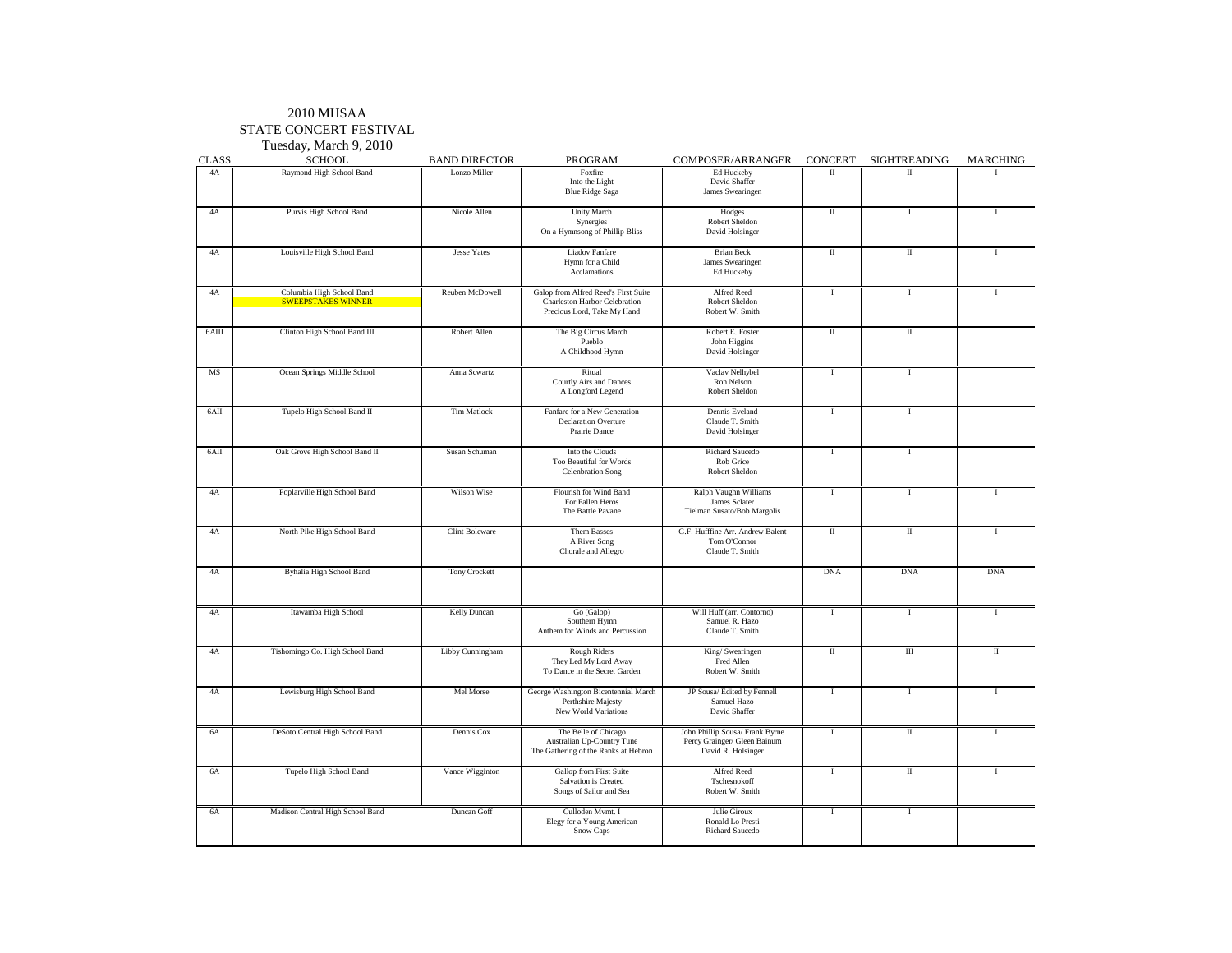### 2010 MHSAASTATE CONCERT FESTIVAL

Wednesday, March 10, 2010

| <b>CLASS</b> | <b>SCHOOL</b>                                               | <b>BAND DIRECTOR</b>      | PROGRAM                                                                                        | COMPOSER/ARRANGER                                                           | CONCERT                 | SIGHTREADING    | <b>MARCHING</b> |
|--------------|-------------------------------------------------------------|---------------------------|------------------------------------------------------------------------------------------------|-----------------------------------------------------------------------------|-------------------------|-----------------|-----------------|
| 6A           | NW Rankin High School Band                                  | Ben Burge                 | Epic Fanfare<br>Spitfire<br>Deir in De                                                         | Julie Giroux<br>Gary Gilroy<br>Warren Barker                                | П                       | П               |                 |
| 4A           | Laurel High School Band                                     | Tamiko Bridges            | <b>Bonds</b> of Unity<br>Adventures<br>Overcome                                                | Karl King arr. James Swearingen<br>Ayatey Shabazz<br><b>Bill Locklear</b>   | I                       | $\bf I$         |                 |
| 4A           | South Jones High School Band<br><b>SWEEPSTAKES WINNER</b>   | Artie Adams               | The Klaxon<br>Fantasy on a Theme by Samuel Barber<br>At the Apex                               | <b>Henry Filmore</b><br>Barber/ Richard Saucedo<br><b>Jack Bullock</b>      | 1                       | I               |                 |
| 4A           | Lawrence Co. High School Band                               | Mark Guion/Michelle Smith | Pride and Promise March<br>A Childhood Hymn<br>Exlplorations                                   | Gene Milford<br>David Holsinger<br>Ed Huckeby                               | $\overline{\mathbf{u}}$ | $\rm{I\!I}$     | $\mathbf{u}$    |
| 4A           | Kosciusko High School Band                                  | Kevin Bishop              | The Oxford Eagle March<br>Deep River: A Chorale Prelude<br>Rhapsody from the Low Countries     | Andrew Fox<br>James Swearingen<br>Henk Van Lijnschooten                     | П                       | T.              |                 |
| 4A           | Greenwood High School Band                                  | Gail Griggs               | Rough Riders March<br>When the Stars Began to Fall<br><b>Declaration Overture</b>              | Karl King<br>Fred J. Allen<br>Claude T. Smith                               | <b>COMMENTS</b>         | <b>COMMENTS</b> | <b>COMMENTS</b> |
| 6A           | Petal High School Band                                      | Mike Garnand              | Triumphant Fanfare<br>Voices of the Sky<br>Nilesdance                                          | Richard Saucedo<br>Samuel Hazo<br>David Holsinger                           | $\mathbf{I}$            | T.              |                 |
| 4AII         | Pontotoc High School Band II                                | Sarah & Ryan Todd         | Torch of Liberty<br>With Each Sunset<br>Pinnacle                                               | Karl King/ James Swearingen<br>Richard Saucedo<br>Rob Grice                 | П                       | T.              |                 |
| 4AII         | New Albany High School Band II                              | Andy Hall                 | <b>Barnstormer's March</b><br><b>Country Wildflowers</b><br>Joy                                | Len Orcino<br>Larry Daehn<br>Frank Ticheli                                  | П                       | $\bf{I}$        |                 |
| 6AII         | Warren Central High School Band II                          | Chad Austin               | Into the Clouds<br>Too Beautiful for Words<br>Allegro Barbaro                                  | Richard Saucedo<br>Rob Grice<br>Bartok/Wallace                              | П                       | 1               |                 |
| $6$ AII      | Grenada High School Band II                                 | Chris Sumrall             | Slavonic Dance #8<br>Rampage<br>Salvation is Created                                           | A. Dvorak/ arr. Harnsberger<br>T. Stalter<br>Tschesnokoff/ arr. Houseknecht | П                       | П               |                 |
| 4A           | Quitman High School Band<br><b>SWEEPSTAKES WINNER</b>       | Chris McArthur            | The Standard of St. George<br>Salvation is Created<br>The Gathering of the Ranks at Hebron     | Kenneth Alford<br>Tschesnokoff/ arr. Houseknecht<br>David Holsinger         | <b>I</b>                | T.              |                 |
| 4A           | Lafayette Co. High School Band<br><b>SWEEPSTAKES WINNER</b> | Kevin Cole                | Whip and Spur<br>He's Gone Away<br>Overture in Bb                                              | Thomas Allen<br>Fred Allen<br>Caesar Giovannini                             | $\mathbf I$             | $\bf{I}$        |                 |
| 4A           | Amory High School Band<br><b>SWEEPSTAKES WINNER</b>         | Melanie Stark             | Fanfare for a New Generation<br>Awakening Hills<br>On a Hymnsong of Lowell Mason               | Dennis Eveland<br>Richard Saucedo<br>David Holsinger                        | 1                       | Ĭ.              |                 |
| 4A           | Pontotoc High School Band<br><b>SWEEPSTAKES WINNER</b>      | Ryan Todd                 | Americans We<br>On a Hymnsong of Phillip Bliss<br>Persistence                                  | Henry Fillmore<br>David Holsinger<br>Richard Saucedo                        | 1                       | 1               | 1               |
| 4A           | St. Stanislaus College Band                                 | Stephen Abadie            | <b>Belleau Wood</b><br>Deir' In De<br>Spirit Triumphant                                        | Edmondson<br>Warren Barker<br>Preuninger                                    | Ш                       | Ш               | Ш               |
| 4A           | Senatobia High School Band                                  | Jeff West                 | Amparita Roca<br>Precious Lord, Take My Hand<br>Spitfire                                       | Texidor/ arr. Winter<br>Robert W. Smith<br>Gary Gilroy                      | T                       | T               |                 |
| 4A           | Center Hill High School Band<br><b>SWEEPSTAKES WINNER</b>   | Len Killough              | <b>Rolling Thunder</b><br>Prelude to the 3rd Act of the Opera Kunhild<br>Caccia and Chorale    | Henry Fillmore<br>Kistler<br><b>Clifton Williams</b>                        | $\mathbf{I}$            | T.              |                 |
| 5A           | Pascagoula High School Band                                 | John Taylor               | Under the Double Eagle<br>Australian Up-Country Tune<br>Portraits: Fanfare, Song and Burlesque | Wagner/ arr. Glover<br>Grainger/ Arr. Bainum<br>Jim Colonna                 | 1                       | П               |                 |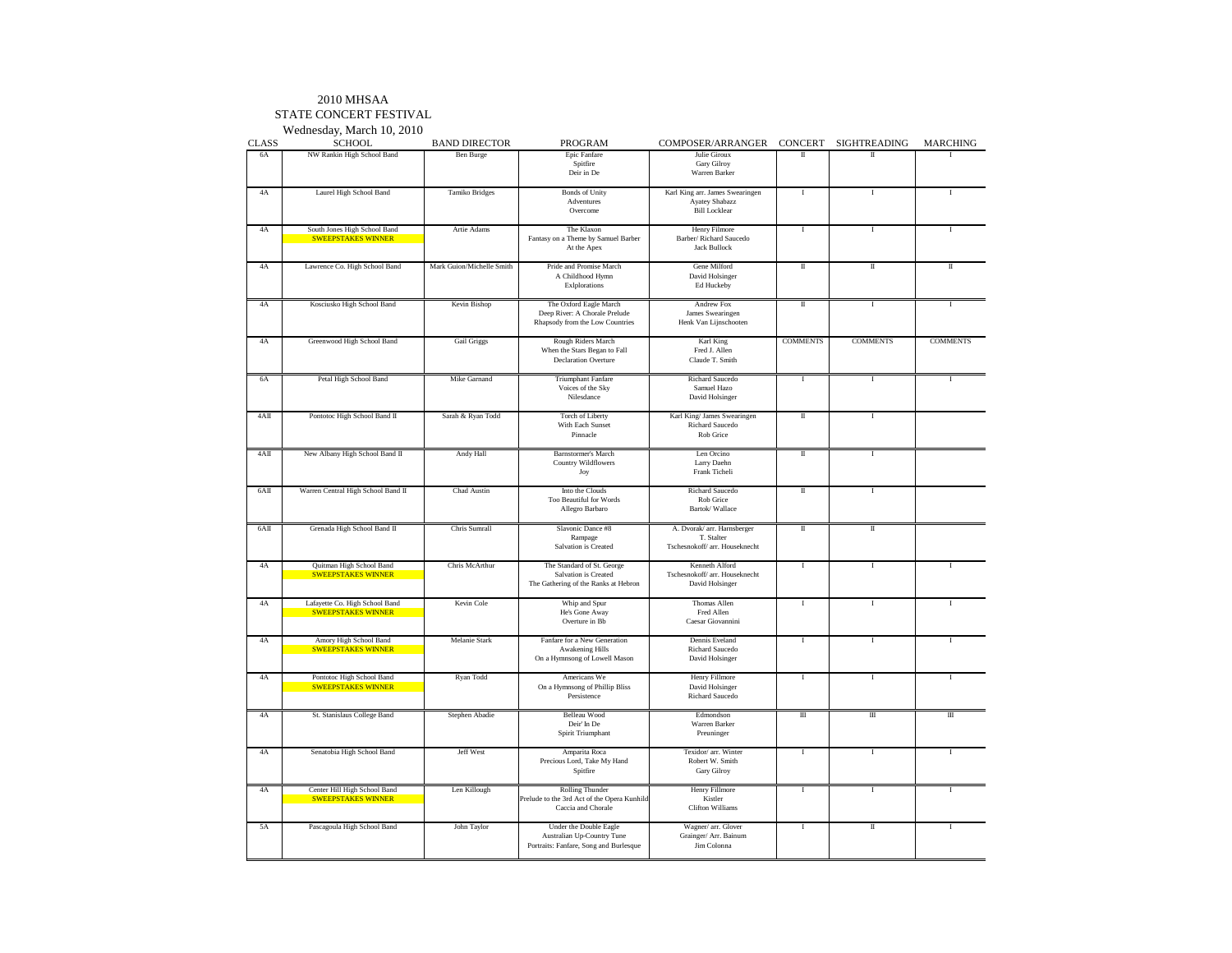# 2010 MHSAA

### STATE CONCERT FESTIVAL

Friday, March 12, 2010

| <b>CLASS</b> | <b>SCHOOL</b>                                               | <b>BAND DIRECTOR</b>  | PROGRAM                                                                                        | COMPOSER/ARRANGER                                                             | <b>CONCERT</b> | <b>SIGHTREADING</b>     | <b>MARCHING</b>         |
|--------------|-------------------------------------------------------------|-----------------------|------------------------------------------------------------------------------------------------|-------------------------------------------------------------------------------|----------------|-------------------------|-------------------------|
| <b>6A</b>    | Clinton High School Band<br><b>SWEEPSTAKES WINNER</b>       | Mickey Mangum         | <b>Circus Days</b><br>Nocturne Romantique<br><b>Night Dances</b>                               | Karl L. King<br>Chopin/Davis<br><b>Bruce Yurko</b>                            |                |                         |                         |
| 6A           | Brandon High School Band                                    | Casey Kirk            | The Golden Vanity<br>Come Sweet Death<br>Spoon River                                           | Vaughn Williams/Wagner<br>Bach/Reed<br>Grainger/Sheldon                       | $\rm{II}$      | $\overline{\mathbf{u}}$ | $\mathbf{I}$            |
| 6A           | Vicksburg High School Band                                  | <b>Terry Steed</b>    | Circus Days<br>Intermezzo<br>New World Variations                                              | Frank Piersol<br>Pietro Mascagni/ Arranged Harry I. Phillips<br>David Shaffer | $\rm{II}$      | $\rm{I\!I}$             | Ш                       |
| <b>6A</b>    | Warren Central High School Band                             | Alan Arendale         | Repasz Band March<br>Fusion Mvt. I & III<br>Solas Ane'                                         | Harry J. Lincoln/ Glover<br><b>Brian Balmages</b><br>Samuel Hazo              | T              | Π                       |                         |
| 6A           | Picayune High School Band                                   | <b>Tim Garrett</b>    | <b>DNP</b><br><b>DNP</b><br><b>DNP</b>                                                         | <b>DNP</b><br><b>DNP</b><br><b>DNP</b>                                        | <b>DNP</b>     | <b>DNP</b>              | <b>DNP</b>              |
| 6A           | Terry High School Band<br><b>SWEEPSTAKES WINNER</b>         | Mike Hampton          | Maple Leaf Forever<br>Compassion<br>Across the Halfpipe                                        | A. Muir/ S. Reisteter<br>Joseph Curiale<br>Samuel Hazo                        | I              | $\mathbf I$             | I                       |
| <b>6A</b>    | Ocean Springs High School Band<br><b>SWEEPSTAKES WINNER</b> | Joe Cacibauda         | <b>Stars and Stripes Forever</b><br>On the Wings of Angels<br>Variations on a Korean Folk Song | J.P. Sousa/ arr. John Bourgeois<br><b>Barry Milner</b><br>John Barnes Chance  | $\overline{1}$ | Τ                       | $\mathbf{I}$            |
| 6AII         | Starkville High School Band II                              | Phillip Martin        | The Ringmaster<br>Gently Touch the Sky<br>Ceremony, Chant, and Ritual                          | James Burden<br>Robert Sheldon<br>David Shaffer                               | П              | I                       |                         |
| 6A           | Grenada High School Band                                    | <b>Barry Rogers</b>   | El Palamino Noble<br>Passages<br>The Awakening                                                 | Joseph Compello<br>Michael Sweeney<br><b>Brian Balmages</b>                   | $\bf{I}$       | $\bf{I}$                | $\mathbf{I}$            |
| 6A           | George Co. High School Band                                 | William Brindza       | Liadov Fanfare<br>The Rakes of Mallow<br>Loch Lomond                                           | <b>Brian Beck</b><br>Leroy Anderson<br>Frank Ticheli                          | $\rm{II}$      | Ι                       | $\overline{\mathbf{u}}$ |
| 6A           | Hancock High School Band                                    | Benji McLain          | His Honor<br>On a Hymnsong of Phillip Bliss<br><b>Summer Dances</b>                            | Henry Fillmore<br>David Holsinger<br><b>Brian Balmages</b>                    | $\bf{I}$       | $\scriptstyle\rm II$    | $\mathbf{I}$            |
| 6A           | Olive Branch High School Band<br><b>SWEEPSTAKES WINNER</b>  | Sid McNeil            | Barnum and Bailey's Favorite<br>On a Hymnsong of Phillip Bliss<br>Incantation and Dance        | Karl King/ Glenn Bainum<br>David Holsinger<br>John Barnes Chance              | Τ              | T                       |                         |
| 6A           | Harrison Central High School Band                           | <b>Dell Trotter</b>   | <b>DNP</b><br><b>DNP</b><br><b>DNP</b>                                                         | <b>DNP</b><br><b>DNP</b><br><b>DNP</b>                                        | <b>DNP</b>     | <b>DNP</b>              | <b>DNP</b>              |
| 6A           | Starkville High School Band<br><b>SWEEPSTAKES WINNER</b>    | Shawn Sullivan        | Rondo<br>My Jesus, Oh What Anguish<br>Dreams and Proclamations                                 | Malcolm Arnold<br>Bach/ Alfred Reed<br>Barrett                                | I              | $\mathbf I$             |                         |
| <b>6A</b>    | Gulfport High School Band<br><b>SWEEPSTAKES WINNER</b>      | <b>Zachary Harris</b> | Valdres<br>Salvation is Created<br>Folk Song Suite                                             | Johannes Hanssen<br>Tschesnokoff<br>R. Vaughn Williams                        | $\bf{I}$       | $\mathbf I$             | $\bf{I}$                |